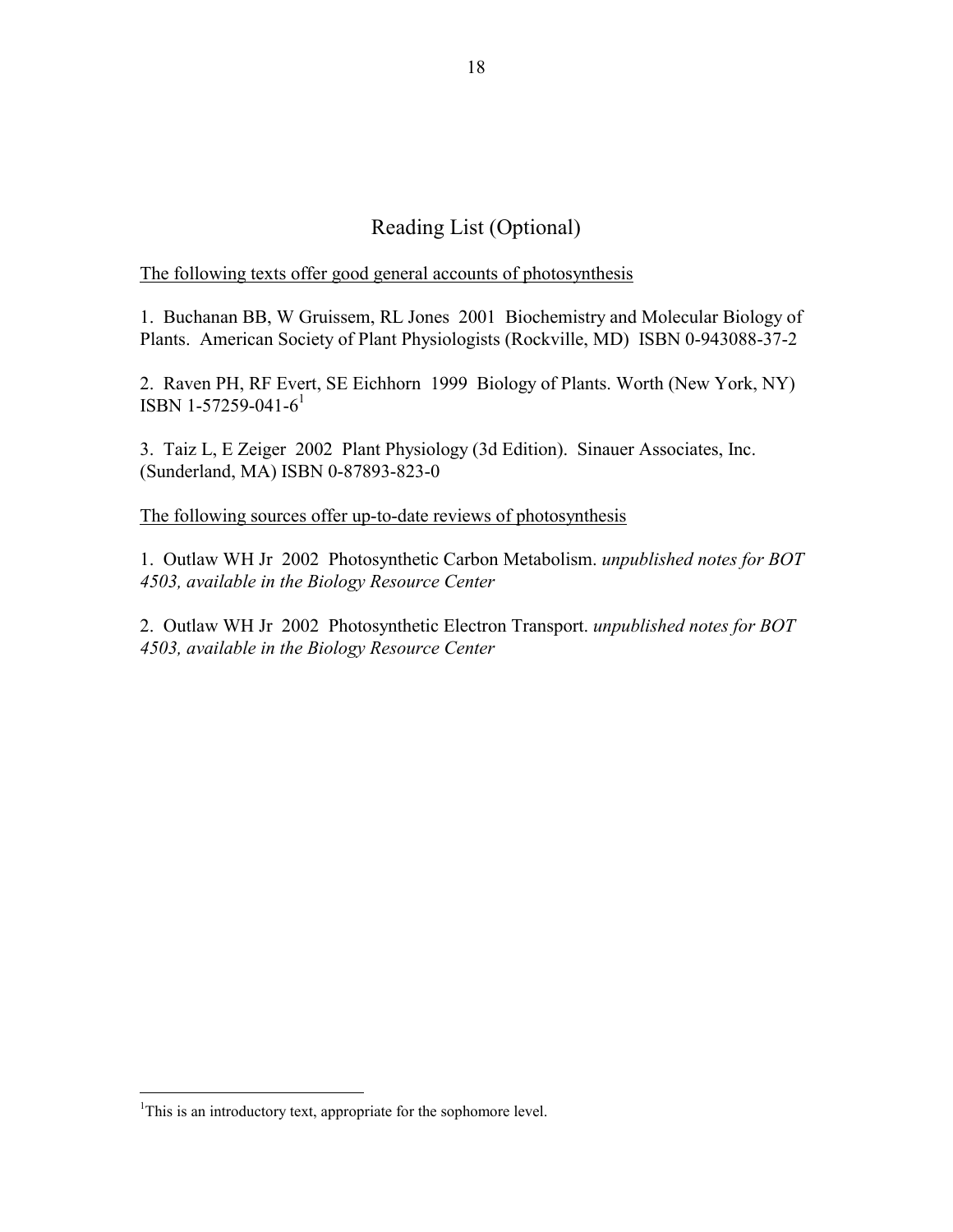The following articles discuss the regulation of photosynthesis from the level of the whole plant to the level of the individual enzymes<sup>[2](#page-1-0)</sup>

1. Allen JF 1992 How does protein phosphorylation regulate photosynthesis? TIBS 17: 12-17

2. Anderson LE 1986 Light/dark modulation of enzyme activity in plants. Adv Bot Res 12: 1-46

3. Buchanan BB 1991 Regulation of  $CO<sub>2</sub>$  assimilation in oxygenic photosynthesis: the ferredoxin/thioredoxin system. Arch Biochem Biophys 288: 1-9

4. Giersch C, D Lämmel, G Farquhar 1990 Control analysis of photosynthetic  $CO<sub>2</sub>$ fixation. Photosynthesis Res 24: 151-165

5. Knaff DB, M Hirasawa 1991 Ferredoxin-dependent chloroplast enzymes. Biochim Biophys Acta 1056: 93-125

6. Portis, AR Jr 1992 Regulation of ribulose 1,5-bisphosphate carboxylase/oxygenase activity. Annu Rev Plant Physiol Plant Mol Biol 43: 415-437

7. Scheibe R 1995 Light modulation of stromal enzymes. *in* Carbon Partitioning and Source-Sink Interactions in Plants (eds., Lucas WJ, MA Madore) Current Topics in Plant Physiology: An American Society of Plant physiologist Series. Vol. 13: 13-22

8. Sharkey TD 1985 Photosynthesis in intact leaves of  $C_3$  plants: physics, physiology and rate limitations. Bot Rev 51: 53-105

9. Ruelland E, M Miginiac-Maslow 1999 Regulation of chloroplast enzyme activities by thioredoxins: activation or relief from inhibition? Trends Plt Sci 4: 136-141 *Particularly Recommended.* 

10. Süss KH, C Arkona, R Manteuffel, K Adler 1993 Calvin cycle multienzyme complexes are bound to chloroplast thylakoid membranes of higher plants *in situ.* Proc Natl Acad Sci 90: 5514-5518

11. Woodrow IE 1986 Control of the rate of photosynthetic carbon dioxide fixation. Biochim Biophys Acta 851: 181-192

<u>.</u>

<span id="page-1-0"></span> $2^2$ Biochemical regulation occurs at many different levels. Our focus, reflected in this reading list, is on reversible post-translational modifications. Specifically excluded here (but important) are (a) regulation by metabolite levels (particularly the signal substance fru  $2.6$ -P<sub>2</sub> and the endogenous nocturnally accumulating inhibitor, carboxyarabinitol-P) and (b) protein levels.